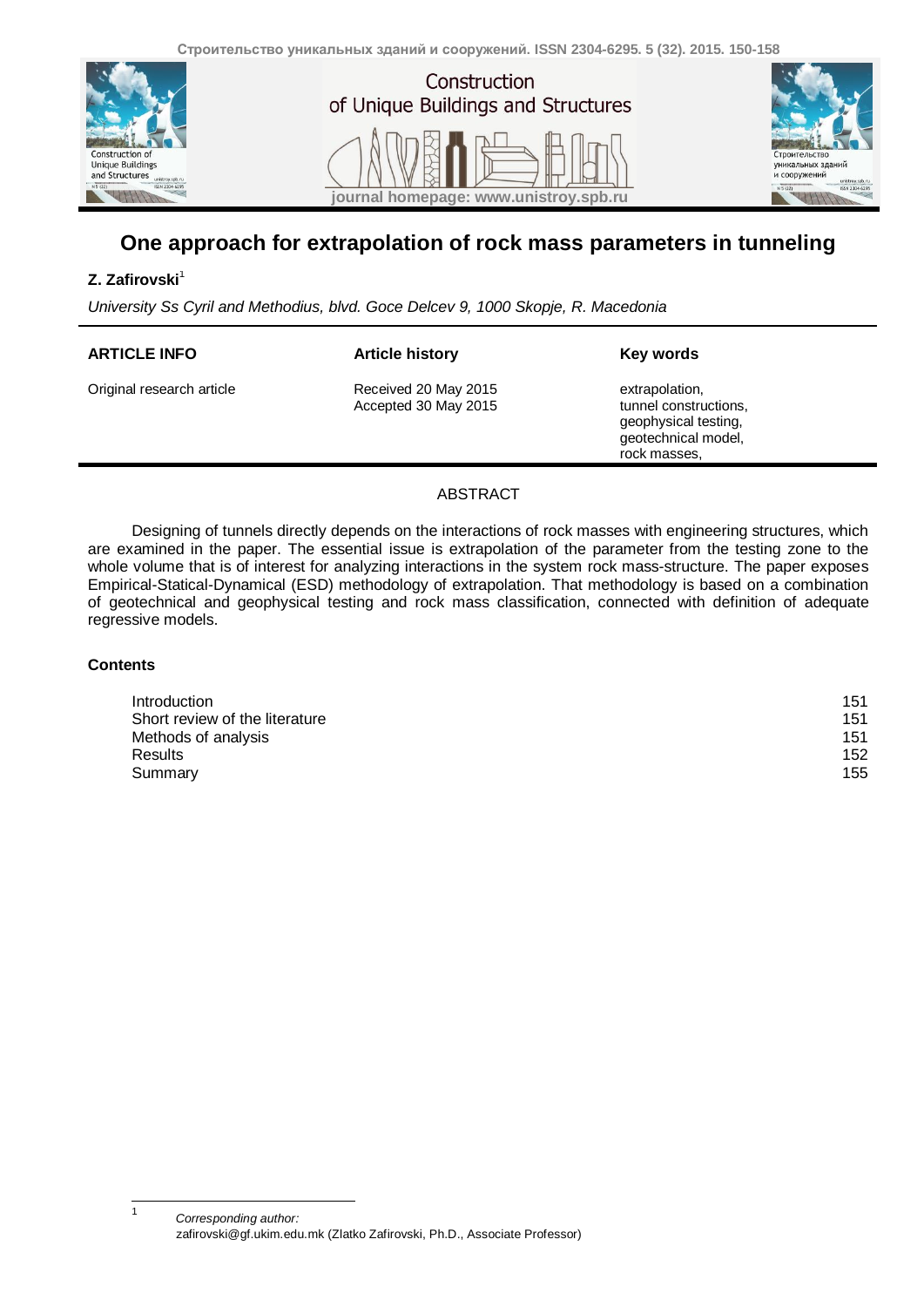# *Introduction*

<span id="page-1-0"></span>This article describes a methodology that shows how it is possible to integrate all these approaches in a problem for extrapolation of the parameters for hydrotechical tunnels.

During the design process for tunnels in hydrotechics, one of the main problems is how to extrapolate the deformability and shear strength rock mass parameters from the zone of testing to the whole area (volume) of interest for interaction analyses between structure *abd* natural environments. Computers development in recent decades has contributed to the development of numerical calculation method in rock mechanics which enabled new and wider possibilities of stress and deformation calculation. This had significantly stimulated the development of rock mechanics and tunneling as scientific and technical discipline as well as the wider application of research results into practice [1-17].

## *Short review of the literature*

<span id="page-1-1"></span>The extrapolation procedures are innitally developed for design problems at large dams by Kujundžić [2], [5], but later is constantly expanded oby Lokin and Čolić 1980, 1990 and 1996; Lokin, Lapčević, Petričević, (1989); Čolić, Manojlović, (1983); Jovanovski, Gapkovski, 1998; Jovanovski et al., (2000); Jovanovski, Gapkovski, Ilijovski, (2002, 2003, 2004); Ilijovski, Jovanovski, Velevski, (2004); Ilijovski, (2005) etc.

Contribution to defining deformability and shear strength of rock massif through empirical failure criteria is given by Hoek and Brown, (1980, 1983, 1988).

Classification systems developed in the field of rock mechanics that need to be highlighted are Geomechanical Classification – Rock Mass Rating system (Bieniawski, 1970, 1973, 1974, 1975,

1976, 1979, 1989); RSR - Rock Structure Rating (Wickham, Tiedemam and Skinner, 1972, 1974); Q system - Rock Mass Quality (Barton, Lien and Lunde, 1974).

# *Methods of analysis*

<span id="page-1-2"></span>Limitations in a process of investigation in rock masses comes from the fact that the whole tunnel length cannot be completely covered with detailed geological and geotechnical investigations. So, it is necessary to find a way to extrapolate the necessary parameters from smaller volume of testing zone to the whole volume of the rock mass along the tunnel length.

The given approach in a frame of this article can be defined as Empirical–Static-Dynamic (ESD) methodology of extrapolation. The prerequisite for using this methodology is following:

- $-$  to have enough data for reliable rock mass classification.
- $-$  to have enough testing data for deformability with static tests.
- whole structural zone (in this case tunnel) to be covered with geophysical seismic tests.

Such testing must be performed in a manner that will insure reliable data for geotechnical modeling of the whole area along the tunnel length.

One of the key problems here is to divide tunnel length in so called quasi-homogenous zones with relative uniformity of the deformability and shear strength rock mass properties as basic and constitutive elements of geological model.

Inside such zone some conditions or properties are the similar in every point, and very different outside it. Each and every zone is determined by space limits and consists, in some way, properties which are important for the study.

It shall be noted, that the process of extrapolation is strictly connected and interrelated to the process of geotechnical modelling of the terrain. The complex geotechnical model is consisted of three basic models (Pavlović, 1995, 1996):

- model of natural geological environment; '
- model of engineering activity geotechnical model in narrow sense (GM);
- model of interaction model of stress-strain behavior.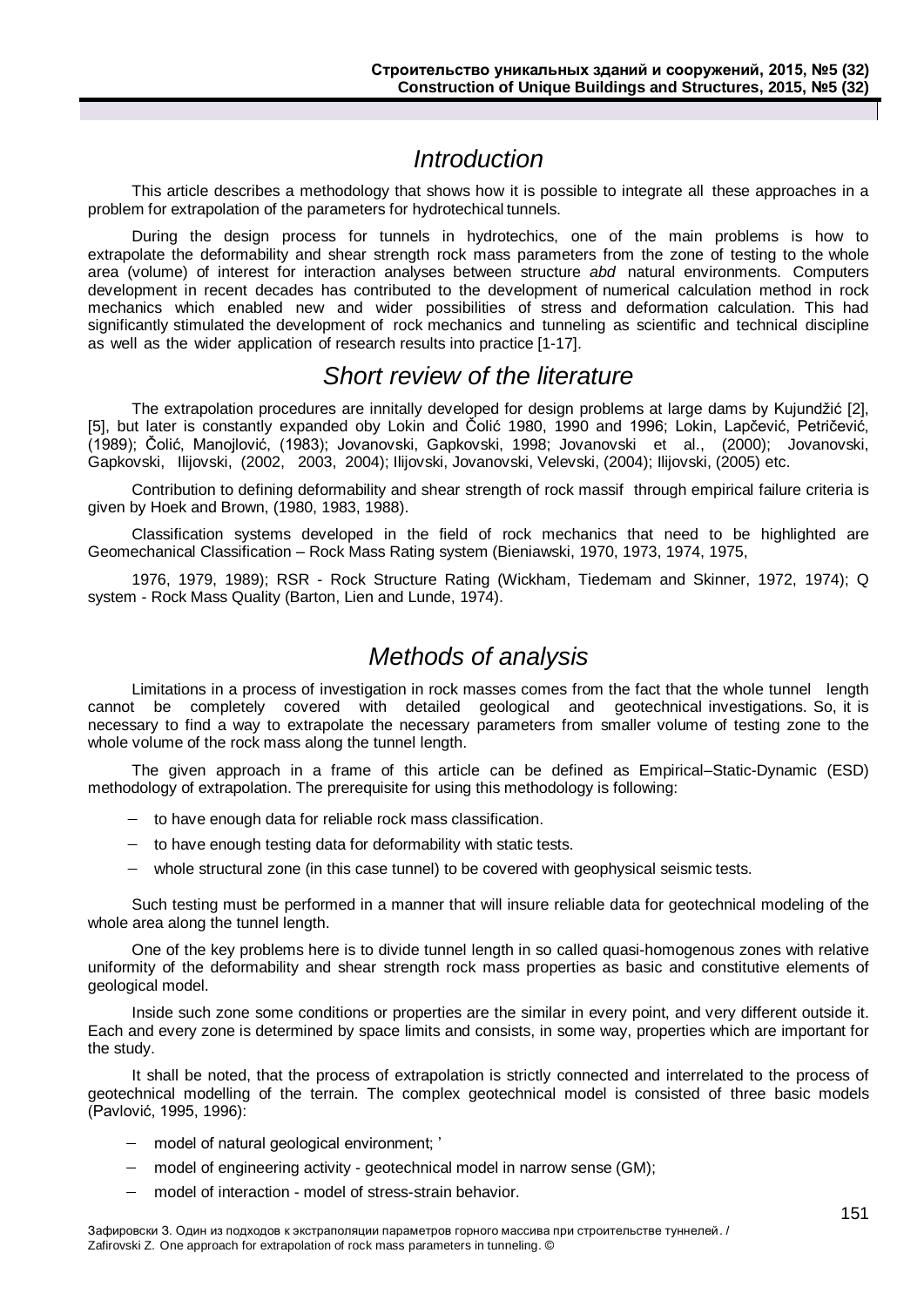A flowing-chart which shows the connections between each model is presented in figure 1.



**Figure 1. Steps for connection between different models**

It can be underlined that the model of engineering activity and the model of interaction are final phases of geotechnical modelling.

### *Results*

<span id="page-2-0"></span>To illustrate the methodology, one example is shown for the hydro technical tunnel constructed for the area of arch dam "Sveta Petka" on a river Treska in Republic Macedonia (Fig. 2, Tab. 1).



**Figure 2. Engineering Geological Section for hydro technical tunnel for arch dam "Sveta Petka" in Republic of Macedonia**

In the Figure 2 the following notation:

M- marbles; M'-foliated marbles; al-alluvial deposits; GWL-groundwater level; DP-1-boreholes; GDinvestigation galleries; Rz-fault zones; P-faults; D-deformation modulus; E-elasticity modulus; Vp-value of longitudinal seismic waves defined with geophysical tests; Q-value of rock mass quality after Barton et all; RMR-Rock Mass Rating after Bieniawski.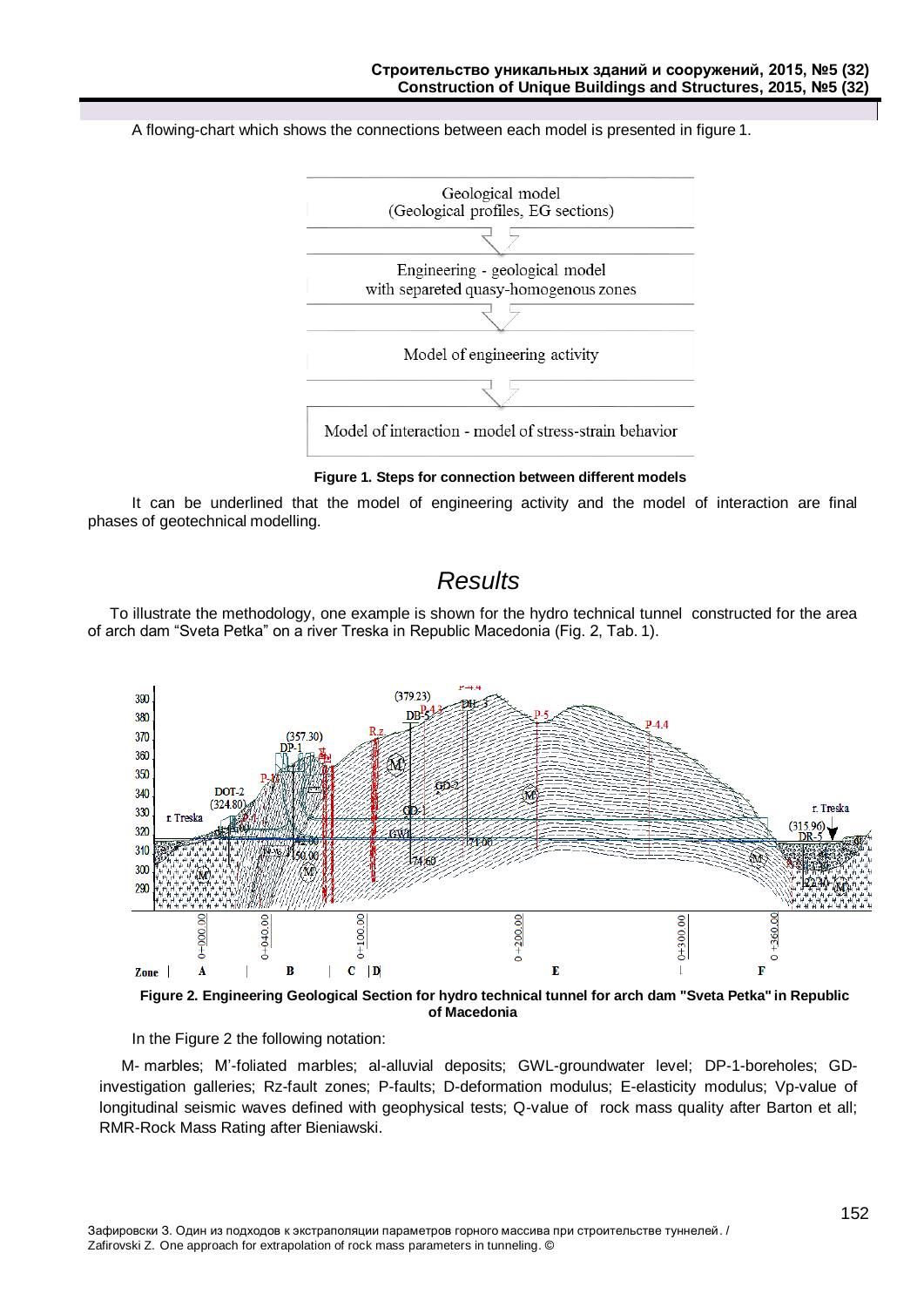| Zone | <b>Deformation</b><br>modulus, D<br>[MPa] | <b>Elasticity</b><br>modulus<br>$E$ [MPa] | <b>Value of longitudinal</b><br>seismic waves<br>defined with<br>geophysical tests, Vp<br>[m/s] | Value of rock<br>mass quality after<br>Barton et all, Q | <b>Mass</b><br><b>Rock</b><br>Rating<br>after<br>Bieniawski,<br><b>RMR</b> |
|------|-------------------------------------------|-------------------------------------------|-------------------------------------------------------------------------------------------------|---------------------------------------------------------|----------------------------------------------------------------------------|
| A    | 3900-4500                                 | 8900-12000                                | 4000-4600                                                                                       | 1.46                                                    | 49                                                                         |
| B    | 4900-5800                                 | 11000-14000                               | 4600-4700                                                                                       | 1.58                                                    | 52-56                                                                      |
| C    | 4900                                      | 11000                                     | 4700                                                                                            | 1.80                                                    | 54                                                                         |
| D    | 700-800                                   | 1600-1700                                 | 2600                                                                                            | 0.40                                                    | $21 - 25$                                                                  |
| E    | 6500-7500                                 | 15000-17000                               | 4800-5000                                                                                       | 1.66-2.0                                                | 57                                                                         |
| F    | 3200-3500                                 | 7000-8000                                 | 3600                                                                                            | 1.33                                                    | 48                                                                         |

### **Table 1. Hydro technical tunnel for arch dam "Sveta Petka"**

To define this Engineering-Geological Section, the following methodology of investigations is used:

- 1. Collection of data for rock massif test results, particularly laboratory and field test results of strength, deformation, discontinuities and other parameters.
- 2. Specific laboratory and field testing for a specific purposes.
- 3. Statistical analysis of the tested parameters.

After that, all of the results from geological, geotechnical and geophysical investigations were used for establishing physical model through the RMR, Q and GSI classification.

Correlations between the quality of rock massif (RMR, GSI and Q indexes), dynamic (Vp) and static properties (D and E) of rock masses are expressed using results of the detailed classification of the rock massif around the measuring point with dilatometer testing's.

Typical deformability diagrams from dilatometer tests are given in figure 3.



**Figure 3. Typical diagram from dilatometer testing for a Rock Mass with low rating (RMR=20-25)**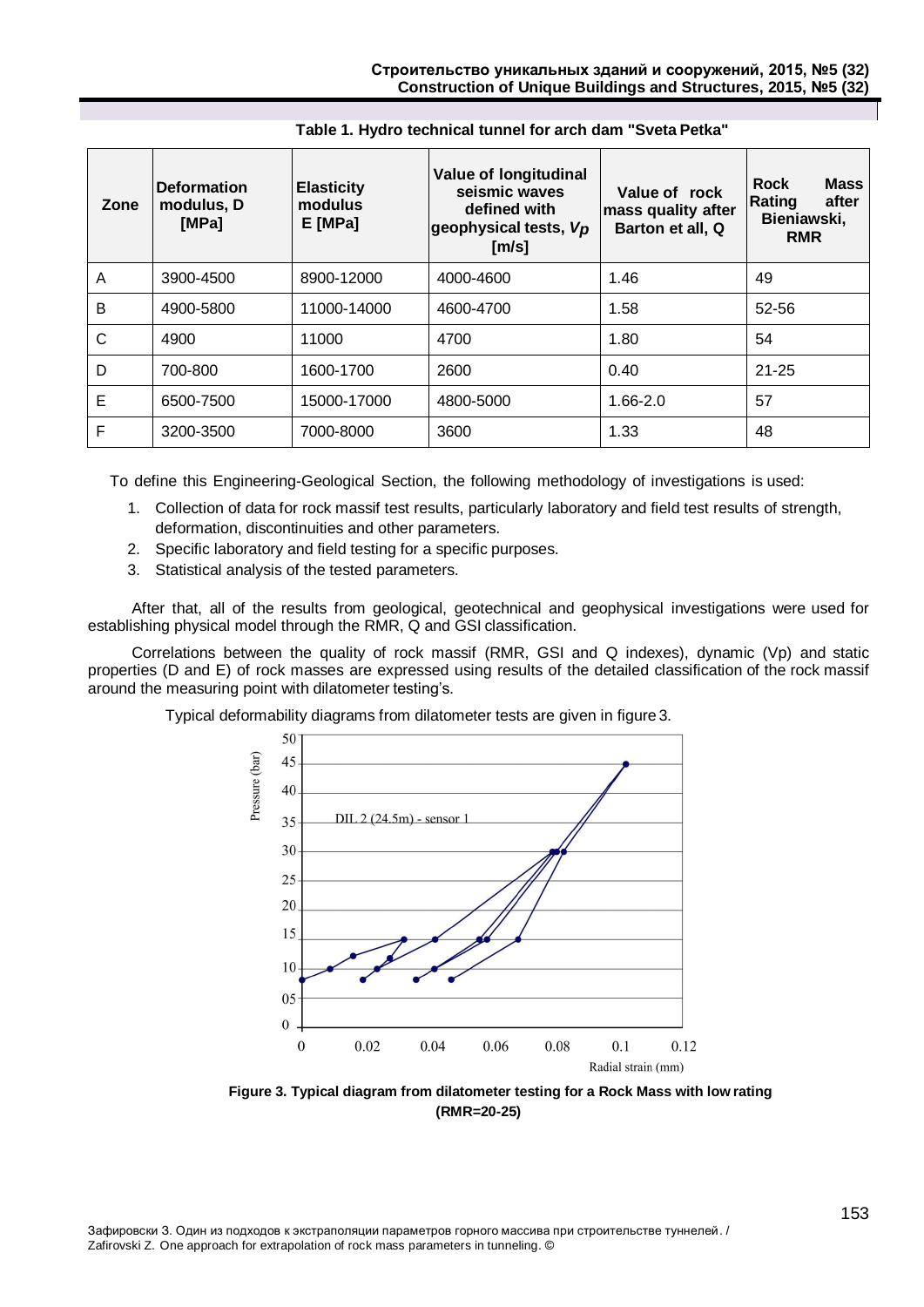Diagrams shown on Figure 3 are basic for estimating of deformation modulus and elasticity modulus and imply not only to its' value than also to dependence of the modulus on pressure itself, so the point is rock mass .strengthening" or .softening" regarding to pressure.

Based on detail analyses, a numerous regression models are obtained in order to fulfill the necessary criteria for extrapolation. Here, several type of regression models can be used. For example, some regressive dependences between quality of rock mass *RMR* and velocities of longitudinal elastic waves *v* and deformation modulus (D) for several locations (between them for dam "Sveta Petka" is presented in figure 4 and figure 5.





*RMR*=9.4537 *xv*<sup>1.2179</sup> with correlative dependances fort the "Sveta Petka" dam *RMR*=5.6848 *xv*<sup>1.4979</sup>



**Figure 5. Correlative dependences between quality of rock mass RMR (GSI) and deformation modulus D from the location on "Salakovac" dam D=0.1369***xe***0.065RMR (GPa), "Grabovica" dam D=1.6963***xe***0.0295RMR (GPa), and "Sveta Petka" D=0.1104***xe***0.0703RMR dam with known correlative dependences from literature [2, 5]**

Advantage of analytical models showed in Figures 4 and 5, is that can make predictions and extrapolations relatively quickly and accurately and in that form is very appropriate for practical using. Whereat, when prediction of the parameters is made in this way, it needs to mention those different in situ tests are made with different levels of vertical stress, for different strengths, anisotropy and etc.

It is clear that if we combine empiric an field's methods, we can succesfully cover a lot of cases which are important for project analysis, but it is also clear that examples on the figures always have to be carefully used, reexamined and attentively engaged in geotechnical models.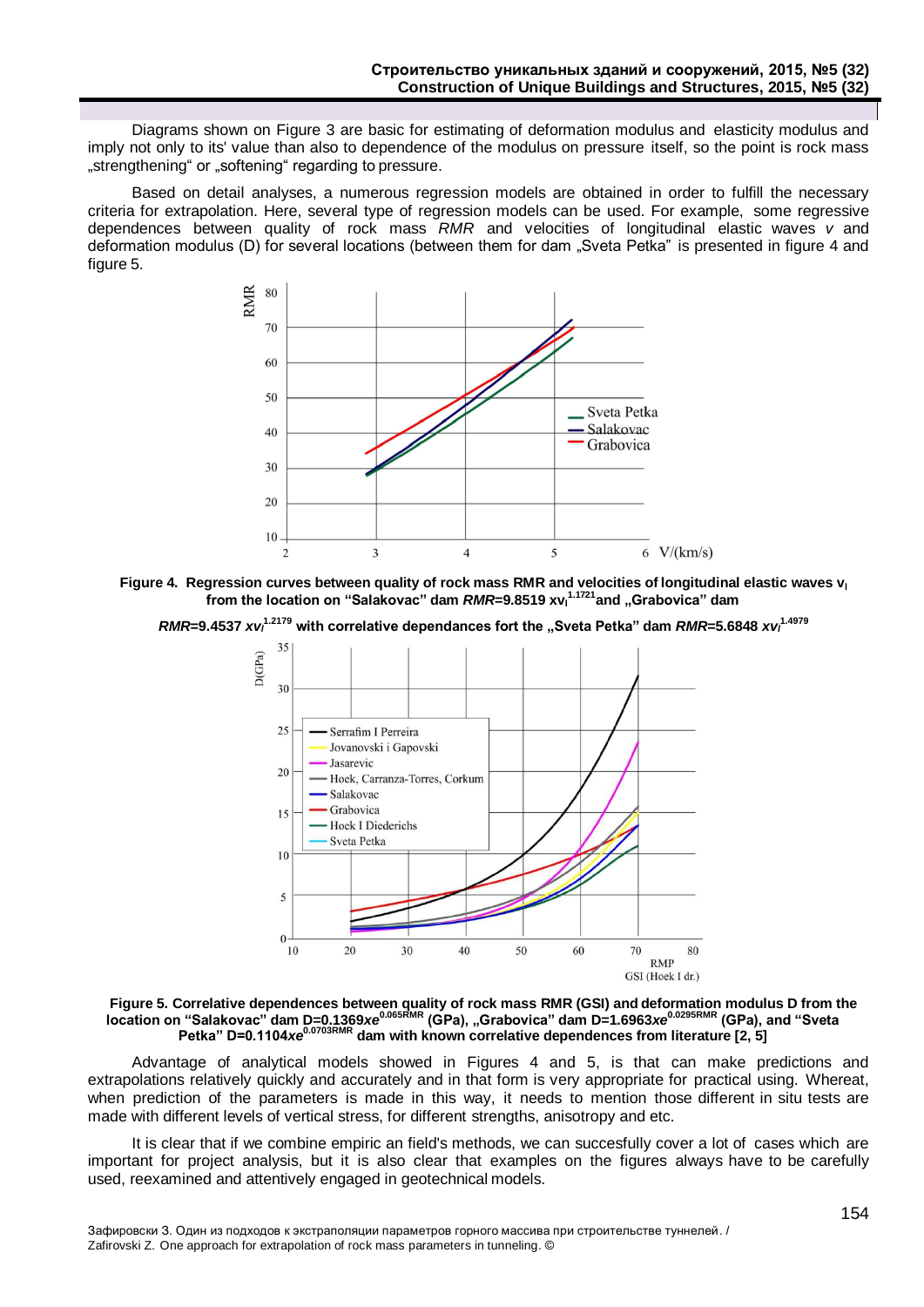# *Summary*

<span id="page-5-0"></span>The presented empirical–static–dynamic method for data extrapolation can be very useful tool in preparation of geotechnical models for numerical analyses in tunneling.

It can be mentioned, that analytical models for prognosis of possible intervals of deformation modulus *D*  are useful as input data in numerical analysis for relatively shallow tunnels.

It is important to underline, that the process of modelling must correspondence with design phases. Results from initial models in first design phases for a level of Preliminary Design, can indicate the need for new data in next phases, and this, in the other hand, influences the improvement of models or leads to new ideas for new model types.

We can conclude that there are many possibilities for further researches in this area.

The purpose is to improve and confirm the methodologies suggested in this article, yet not only when it comes to tunneling but also for other types of structures.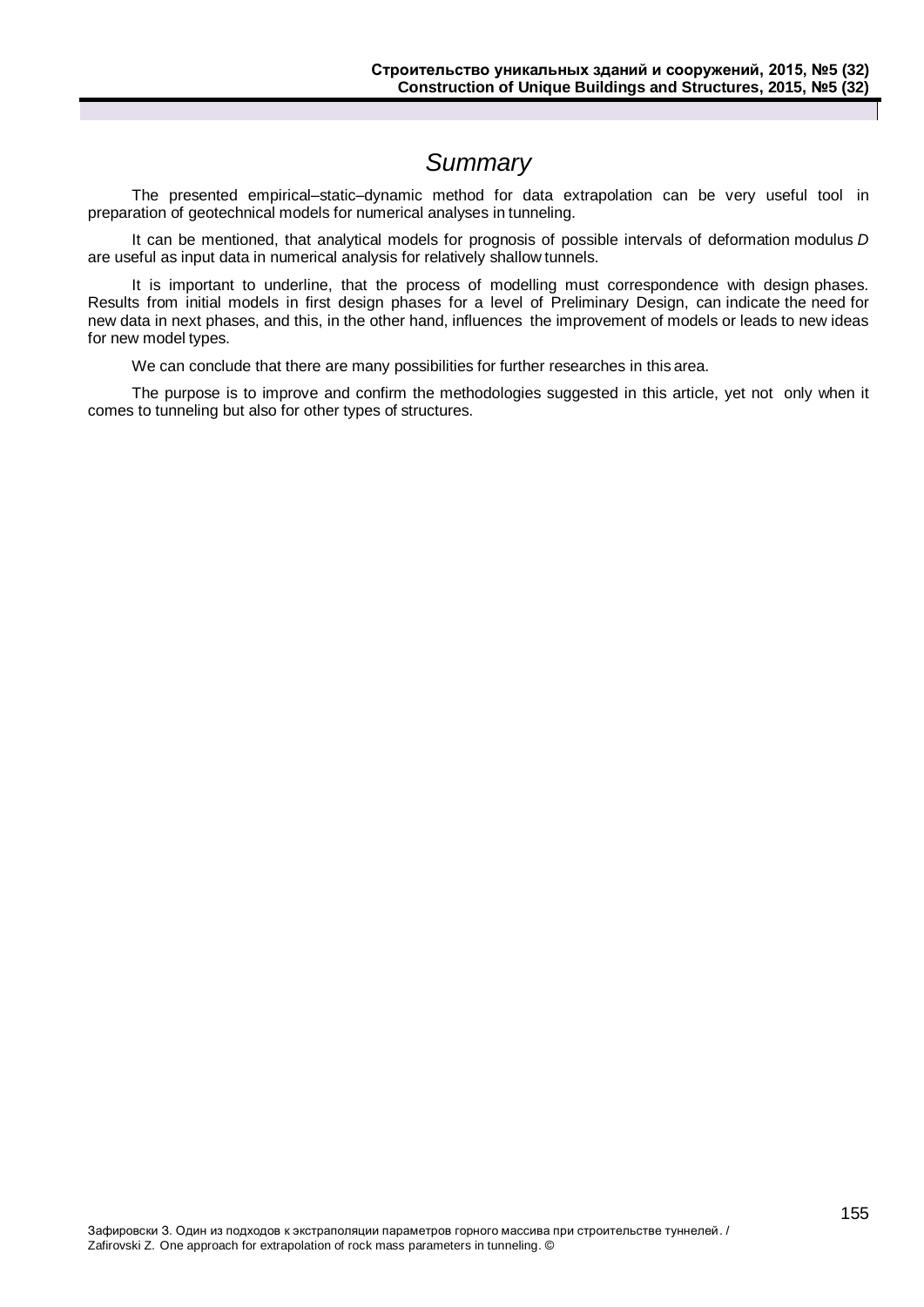#### **References**

- [1]. Final Report of the geotechnical investigations and laboratory tests at the location of plant Matka's powerhouse in Skopje (2004) DGR Geotehnika-ADG Pelagonija, Skopje, 895 p.
- [2]. Geophysical and seismological characteristics of the site for new tunnels and machine hall of HEC"Matka" (2005) Report MacHydro Project AD-Skopje, Skopje, 281 p.
- [3]. Hoek, E., Carranza C., Corcum B., Hoek-Brown failure criterion-2002 Edition, Manual from program ROCKLAB (2002) Rockscience Inc., Toronto, Canada, 428 p.
- [4]. Usmanov, R., Rakocevic, M., Murgul, V., Vatin, N. Problems of sub-mountain area development associated with collapsing loess soils (case of Tajikistan) (2014) Applied Mechanics and Materials. Vols. 633-634 pp. 927-931
- [5]. Kovačič, B., Kamnik, R., Premrov, M. Deformation measurement of a structure with calculation of intermediate load phases (2011) Survey Review, 43 (320), pp. 150-161.
- [6]. Usmanov, R., Vatin, N., Murgul, V. Highly compacted and reinforced soil beds as an efficient method to build artificial foundation based on weak soils. (2014) Applied Mechanics and Materials. Vol. 680 pp 474-480
- [7]. Premrov, M., Špacapan, I. Solving exterior problems of wave propagation based on an iterative variation of local DtN operators (2004) Applied Mathematical Modelling, 28 (3), pp. 291-304.
- [8]. Lukić, D.Č., Prokić, A.D., Brčić, S.V. Stress state around cylindrical cavities in transversally isotropic rock mass (2014) Geomechanics and Engineering, 6 (3), pp. 213-233.
- [9]. Kovačič, B., Kamnik, R., Kapović, Z. Mathematical analysis of measured displacements with emphasis on polynomial interpolation (2009) Geodetski List, 63 (4), pp. 315-327.
- [10].Premrov, M., Umek, A., Spacapan, I. An iterative FEM for solving elastodynamics in infinite domains (2000) ZAMM Zeitschrift fur Angewandte Mathematik und Mechanik, 80 (4 SUPPL. 3), pp. S749-S750.
- [11].Kovačič, B., Kamnik, R. Accuracy of trigonometric heighting and monitoring the vertical displacements (2007) International Journal for Engineering Modelling, 20 (1-4), pp. 77-84.
- [12].Kovačič, B., Supej, B. The making of road body visualization for spatial verification [Izdelava vizualizacije cestnega telesa za potrebe prostorske preveritve] (2004) Geodetski Vestnik, 48 (1), pp. 40-49.
- [13].Xuan, X., Jian-Hong, W., Stamatovic, B. Iterative selection of unknown weights in direct weight optimization identification (2014) Mathematical Problems in Engineering, 2014, art. no. 572092
- [14].Kovačič, B. Geodetical and theoretical methods for determination of movements with an emphasis on gross error detection [Geodetske in teoretične metode določanja pomikov s poudarkom na odkrivanju grobih pogreškov] (2004) Geodetski Vestnik, 48 (1), pp. 32-39.
- [15].Strokova L.A. Prognoz osedaniya zemnoy poverkhnosti pri stroitelstve gorodskikh tunneley. Vestnik MGSU . 2009. № 4 . S. 238-241.
- [16].Kupriyanov A.O. Geodezicheskoye obespecheniye pri stroitelstve trassy tunneley. Nauki o Zemle. 2013. № 1 (9). S. 032-038.
- [17].Strokova L.A. Ustanovleniye parametrov dlya prognoza osadki poverkhnosti pri stroitelstve tunneley. Ekologiya urbanizirovannykh territoriy. 2009. № 4. S. 93-99.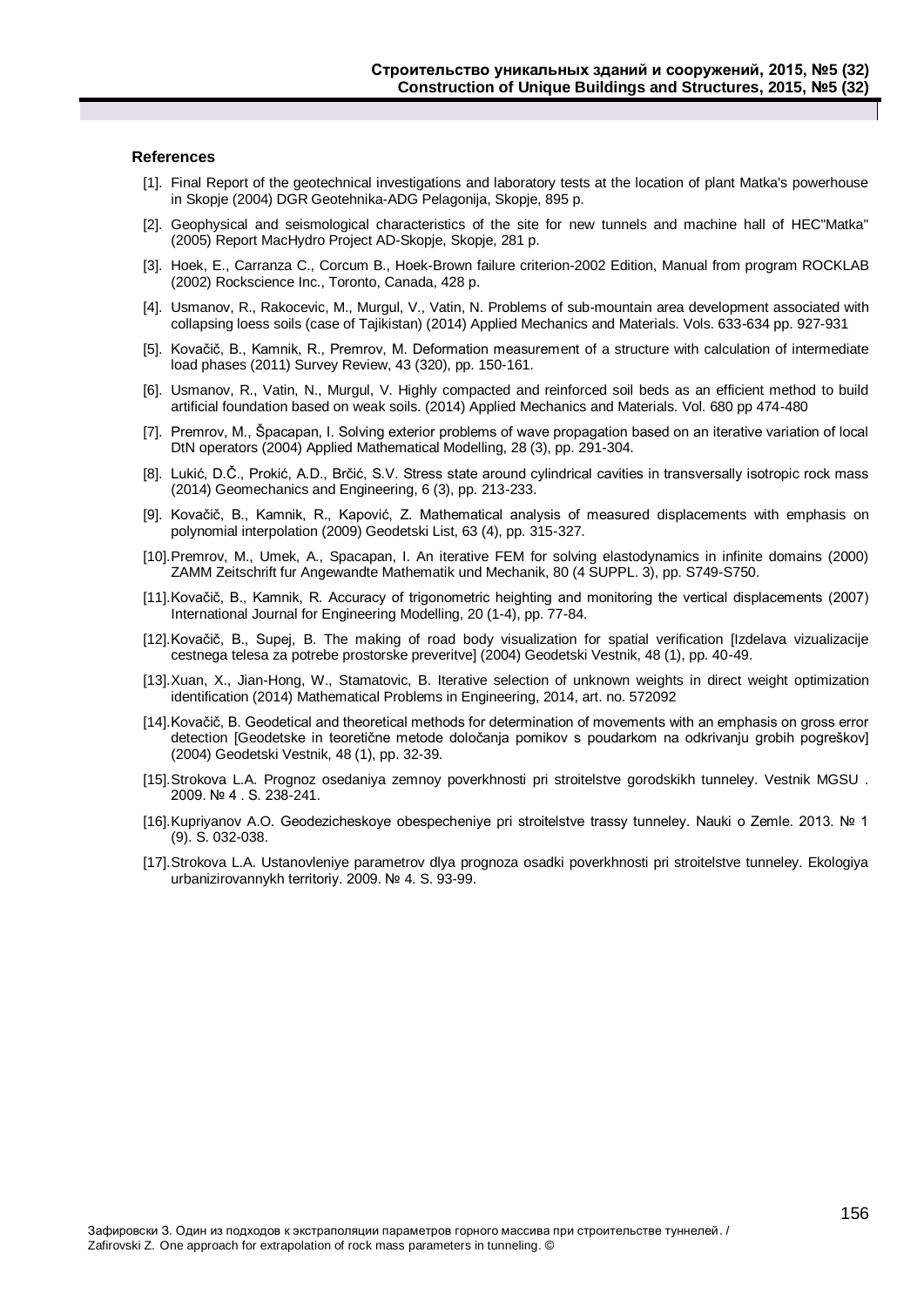### **Один из подходов к экстраполяции параметров горного массива при строительстве туннелей**

### **З. Зафировски**<sup>1</sup>

*Университет Святых Кирилла и Мефодия в Скопье, бульвар "Гоце Делчев" бр. 9, 1000 Скопье, Республика Македония*

| УДК 69<br>Подана в редакцию 20 мая 2015<br>экстраполяция,<br>Принята 30 мая 2015<br>тоннельных сооружений,<br>геофизическое испытание,<br>геотехническая модель,<br>горная масса | Информация о статье | История | Ключевые слова |
|----------------------------------------------------------------------------------------------------------------------------------------------------------------------------------|---------------------|---------|----------------|
|                                                                                                                                                                                  |                     |         |                |

### АННОТАЦИЯ

При проектировании туннелей основным является рассмотренные в данной статье взаимодействия горных пород с инженерными сооружениями. Важным вопросом является экстраполяция параметра из зоны тестирования на весь объем, который представляет интерес для анализа взаимодействий в массструктуре системы каменной породы. Данное исследование демонстрирует эмпирически-статическидинамическую методологию экстраполяции. Эта методология основана на сочетании геотехнических и геофизических испытаний и классификаций горных масс, связанных с определением адекватных регрессивных моделей.

 $\frac{1}{1}$ *Контактный автор:* zafirovski@gf.ukim.edu.mk (Зафировски Златко, к.т.н., доцент)